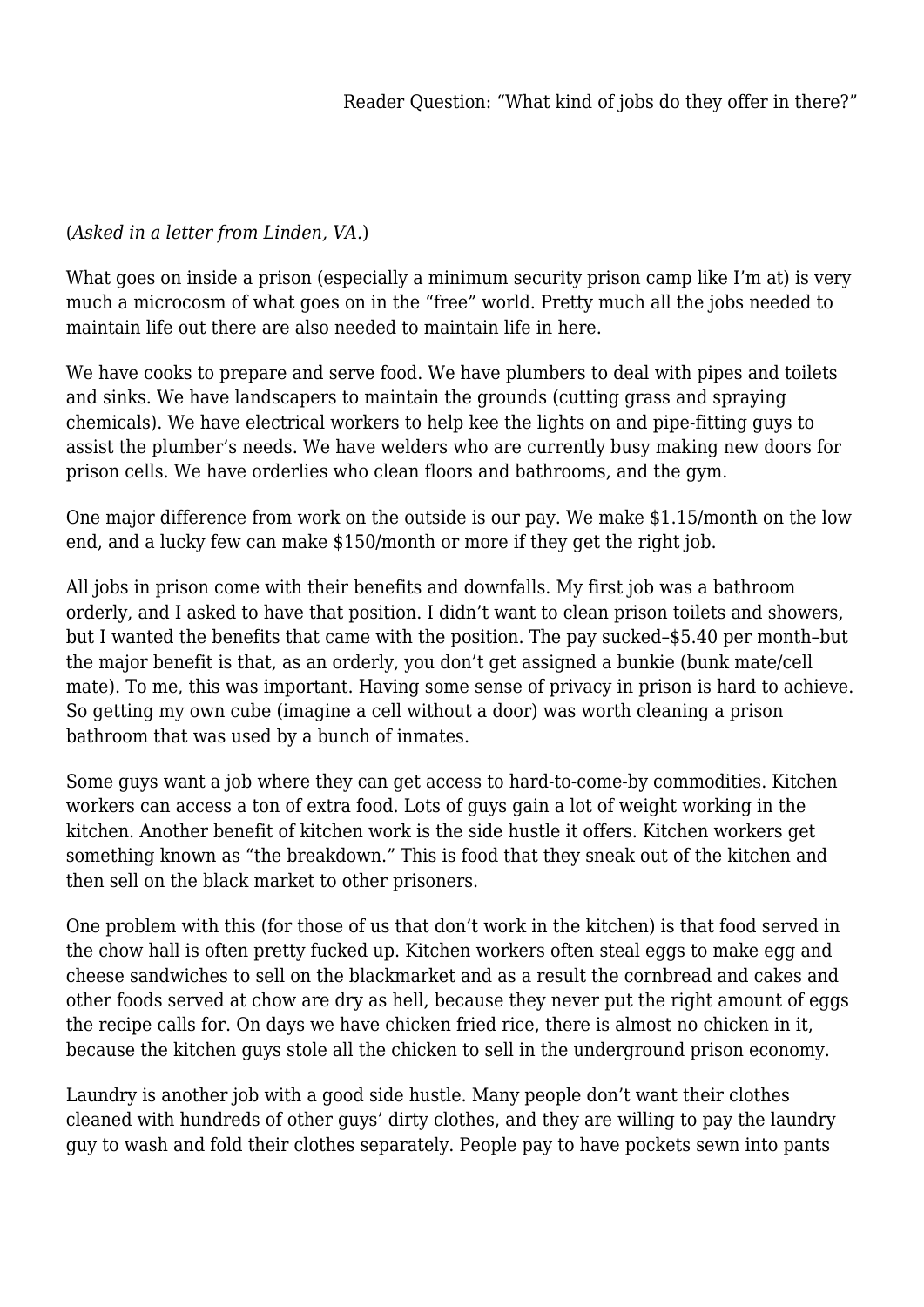and to have clothes specially fitted to their size.

Landscaping might be one of the harder jobs in prison. You are outside in the hot sun all day, cutting grass and pulling weeds. You only get \$5.40/month, but for them, the benefit is to be out of the prison all day. But they are also watched more closely. It is unspoken knowledge that landscaping has easy access to contraband that can be dropped off in a field or at the edge of the woods.

One time things got so out of hand with the contraband that staff called all the landscaping guys to a meeting and fired every single one of them on the spot.

My current job is really great, considering I am in prison. I no longer live in the units where you get a cube (to yourself, if you're an orderly). I live in the "bays" now. It's basically a big open room full of bunk beds with about 100 guys. Privacy is not an option any longer. So I sought out a job that offered a different benefit.

I became one of the two training center orderlies. I get car keys and a cell phone (programmed for emergency calls only) and I drive myself (and sometimes the other orderly) in a Ford Escape to the training center.

The training center is a building a few minutes drive away from the prison. The building has a gym, a meeting room, and a banquet hall area. It's used by staff and their family members. I clean the gym and the rest of the building. But driving in a car with the radio playing, the window rolled down, and my hand out the window can make you feel normal again. Like you're not in prison.

I drive along a large stream that eagles fly over. Where I park is across from a farm with cows and a horse wandering around. Every week I run into Rusty, a large collie out for a walk with his owner, an older woman who is always friendly and polite (despite the fact she knows I'm an inmate from the prison around the corner). Sometimes I clean up after events at the training center and there's a box of leftover pizza or an Asian gift box that was given to attendees, with dried seaweed and squid and other Asian snacks, desserts and herbal teas! Sometimes there's leftover homemade cookies from the outside world!

Of course, I would never eat any of this. That would be against the rules, and I always follow the rules. Really, I just throw it all out. I would never enjoy a bite of food I wouldn't otherwise try for a few years.

There's all kinds of jobs in here, just like out there. I even worked for a while in the Power